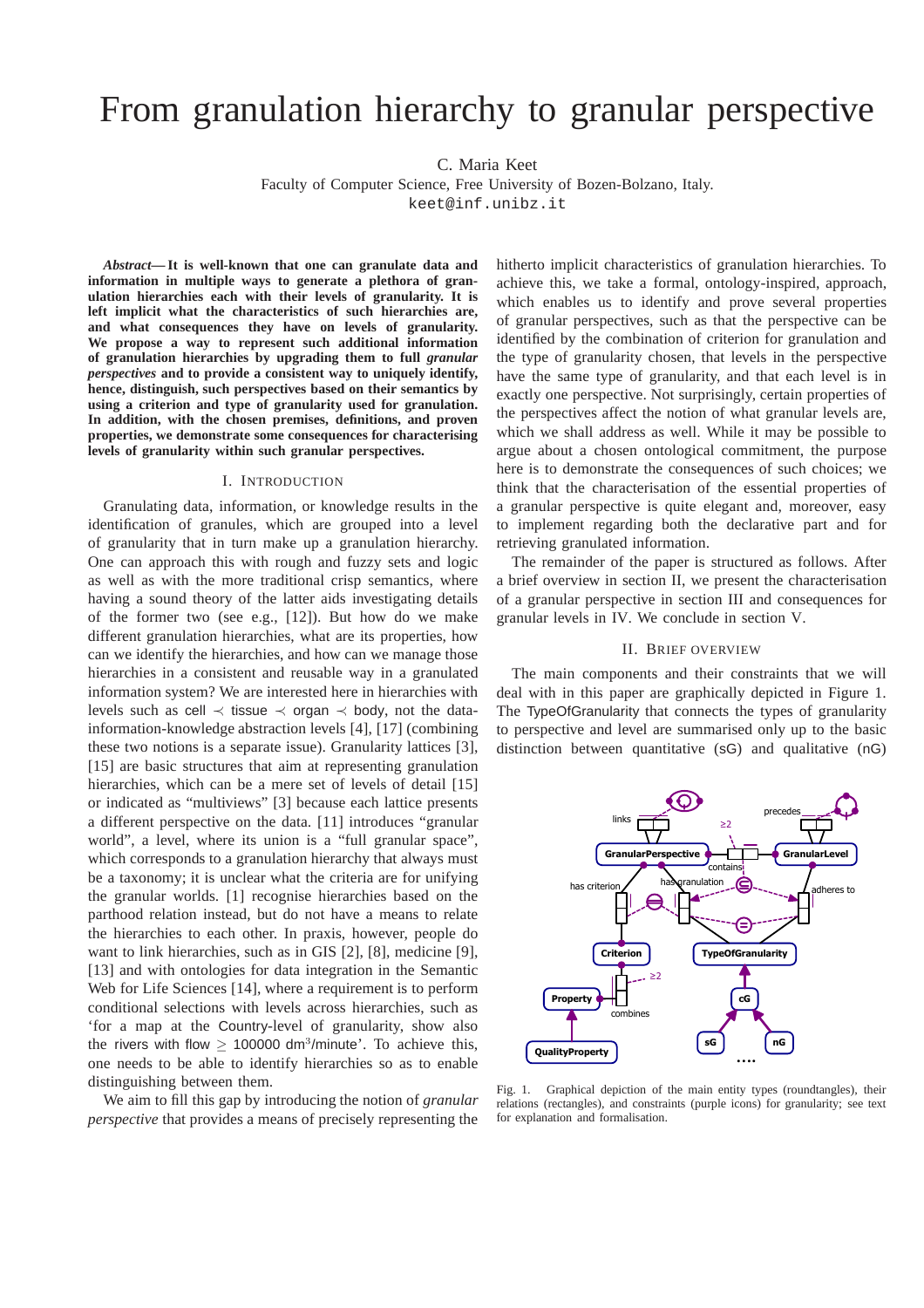granularity; see [5], [7] for a taxonomy with four quantitative and four qualitative leaf types of granularity. It is important to observe that these types of granularity each describe different mechanisms of granulation, such as using the parthood relation, multi-representation of an object, semantic aggregations (including taxonomies), and aggregating by fixed calculations (60 seconds in a minute, etc.). Then, for each granulation hierarchy to be consistent ontologically, exactly one of those types of granularity is used to devise the levels in the hierarchy; this is depicted with the blob and line next to the rectangle labelled with has granulation. Consequently, the levels in such a hierarchy adhere to the type of granularity used for constructing them. In addition, one needs a Criterion for selecting which properties of the objects are used to granulate and demarcate a section of the subject domain. These and other constraints will be proposed and proved in the next two sections. Due to space limitations, we shall not address all ontological considerations and justifications (such as why the precedes relation is at least a strict total order [6] with 1:1 participation constraint between the levels in a hierarchy [7]).

# III. IDENTIFYING GRANULAR PERSPECTIVES

Although granular computing focuses primarily on granules and granular levels, granulating a body of data, information, or knowledge invariably results in a granulation hierarchy. Normally little knowledge about such hierarchies is described formally. However, there are various informal assumptions, such as the mechanisms of granulation, that ideally should be stated explicitly to make this implicit knowledge available for computational use. Henceforth, we shall call such a 'granulation hierarchy with additional properties' a *granular perspective*. For the notion of granular perspective, GP, one does not have to know which levels are in the perspective and how, but only that there are levels in the hierarchy; e.g., the perspectives human structural anatomy, modes of transmission of infectious agents [9], and administrative regions [2], [8]. None of these perspectives mention other aspects of the entities that are granulated, such as the functions of anatomical entities, the mode of action of the bacteria, and the size of the cities, respectively: these aspects are assumed to be dealt with in *other* perspectives. Put differently, when granulating, one highlights and *chooses a view* by using one or more properties along which to order the entities, but generally one does *not* use *all* properties of the entities to create a hierarchy with levels. Thus, when identifying or constructing a granulation hierarchy, one can use one or more particular attributes and group its values at different levels of detail or to use some other characteristic whilst ignoring other attributes; for instance, the grids of various sizes of cartographic maps and human structural anatomy (cells, tissues, organs, and so forth) that, in that hierarchy, ignore other properties of those entities such as a cell's function and the organ's spatial location. This basic notion of the usage of a selection of properties, noted elsewhere as well [1], [3], requires a closer ontological investigation into what kind of things those attributes and characteristics are. In philosophy, many kinds of properties have been identified [16]. For instance, a sortal property provides principles on identity (being a chair), an essential property is one where the individual always has that property for the time of the individual's existence (being cat is an essential property of Garfield), natural (protein) and artificial (television) kinds, and extrinsic and intrinsic properties. Which of those kinds of properties are, or should be used, for granulation, or if any of them is fine, requires more ontological investigation. For the time being, we simplify this to the fact that for granularity it is important that one *does* granulate according to specific properties with which the domain is partitioned, levels identified, and subject domain granulated. Looking ahead to computational use, it demands for a way to formally represent it. Knowledge representation and software engineering are flexible about how to formally represent properties, such as attributes in a UML Class diagram or as unary or binary predicates. For our purpose, we can generalise from this and use the *criterion for granulation*. This criterion for granulation,  $C$ , is a combination of either at least two properties,  $Prop$ , or at least one property and a quality property, Q where  $\forall x (Q(x) \rightarrow Prop(x))$ , that has a measurable region. The idea behind the distinction between  $Prop$  and  $Q$  is to have a means to represent the difference between qualitative and quantitative granularity. For any level that adheres to the quantitative **sG** type of granularity, or one of its subtypes, the value or value range is determined by the type of scale used; e.g., Surface (a Prop) and Surface metric (a  $Q$ ) with three levels  $l_1$ ,  $l_2$ , and  $l_3$  can have the values  $km^2$ , hm<sup>2</sup>, and dam<sup>2</sup>, respectively (recollect that  $l_3 \prec l_2 \prec l_1$  is valid, which does not imply that there is a subclass relation between either the levels or its contents: dam<sup>2</sup> is not a taxonomic subtype of  $km^2$  but a proper part of km<sup>2</sup>). Thus, the semantics of such as scale is part of a granulation criterion and can be housed in the QualityProperty. We use  $has\_value(x, y)$  (*Definition 1* and *Proposition 1*)<sup>1</sup> for a means to record the values and we note the value's upward distributivity from property to its criterion (*Proposition 2*).

*Definition 1 (has value): The* has value *relation relates a property with its value:*  $\forall x, y (has\_value(x, y) \rightarrow Prop(x) \land$  $V(y)$ ).

*Proposition 1: Each quality property* Q(x) *has some value*  $V(y)$ *, which is related through the relation has value(x, y):*  $\forall x (Q(x) \rightarrow \exists y (has\_value(x, y))).$ 

*Proposition 2: By upward distributivity, value(s) of the property/ies* Prop and/or Q of the criterion are also *values of the criterion*  $C: \forall x, y (has\_value(x, y))$  $\exists z(has\_value(z, y) \wedge C(z))$ .

For qualitative granularity—i.e., **nG** and its subtypes the amount of properties considered at a finer-grained level increases (e.g., with respect to taxonomic subsumption); that is, any criterion  $C$  will not provide a single obvious property with changing numerical values for non-scale-dependent levels

<sup>&</sup>lt;sup>1</sup>has value(x, y) corresponds in spirit to "ql" in DOLCE [10] foundational ontology.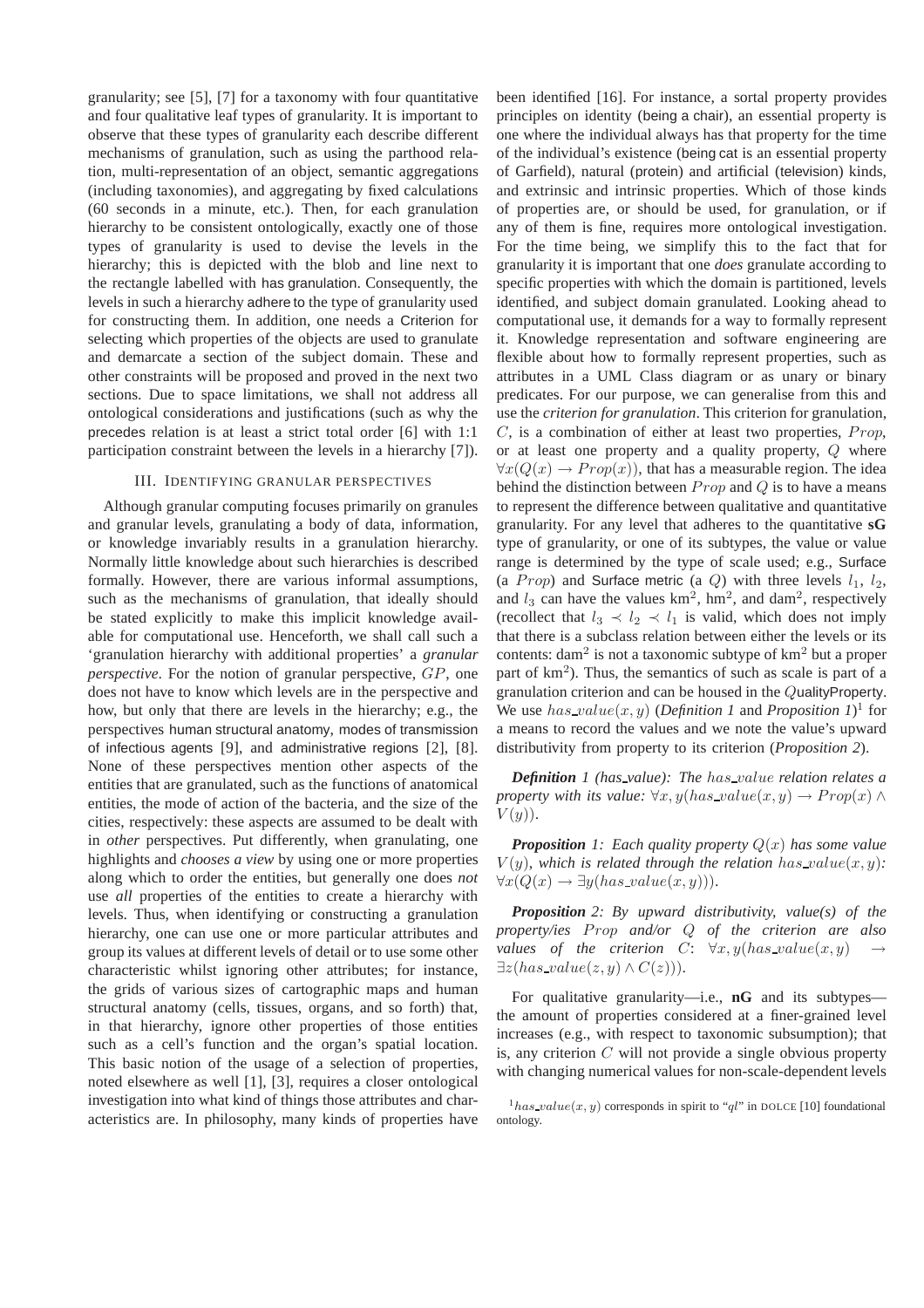across the hierarchy. For instance, in the straightforward perspective of human structural anatomy, we have, e.g.,  $l_i$  = Organ and  $l_i$  = Cell without an obvious distinctive value other than a change in name and not using a measurement. Either way, we need a way to relate those properties that combine into a criterion it is used for, CP (*Definition 2*), and use that relation in a basic definition of criterion C in *Definition 3*.

*Definition 2 (CP): The relation* CP *relates a criterion* C *to the properties it combines:*  $\forall x, y(CP(x, y) \rightarrow C(x) \land y(CP(x, y))$ Prop(y)), where there are at least two properties participat*ing:*  $\forall x (C(x) \rightarrow \exists^{\geq 2} y \; CP(x, y))$ 

*Definition 3 (Criterion): Each criterion* C *is a combination of either at least two properties Prop but not a quality property* Q, i.e.,  $\exists^{\geq 2} y (Prop(y) \land \neg Q(y))$ *, or at least one* Prop *and exactly one Q, i.e.,*  $\exists y \exists ! z (Prop(y) \land Q(z) \land \neg (y = z))$ *. which are related to* C *through the* CP *relation.*

Following from *Definition 3* and the types of granularity, when a  $Q$  is used for a  $C$  then we deal with scale-dependent granularity (*Proposition 3*).

*Proposition* 3: If a criterion C has at least one Prop and *exactly one* Q*, then it is associated with granulation type sG.*

The criterion C provides the *what* is to be granulated in addition to the *how* provided by the TypeOfGranularity  $(TG)$ . These two components have to be related to GranularPerspective, GP, before defining granular perspective. The former is done through RC (read: has criterion, *Definition 4*) and the latter through  $RG_p$  (read: has granulation, *Definition 5*) where the greek letters are syntactic sugar for the eight leaf types of granularity (i.e., a finite list of first order axioms so we remain within FOL).

*Definition* 4 (RC): Relation  $RC(x, y)$  holds between per*spective*  $GP(x)$  *that has criterion*  $C(y)$ *:*  $\forall x, y(RC(x, y) \rightarrow$  $GP(x) \wedge C(y)$ .

*Definition 5* ( $RG_p$ ): The relation  $RG_p(x, \phi)$  holds if  $GP(x)$  *and*  $TG(\phi)$  *where*  $TG$  *is the type of granularity:*  $\forall x, \phi(RG_p(x, \phi) \rightarrow GP(x) \land TG(\phi)).$ 

In addition to the basic typing of the relations, several constraints can be added. First, we add a mandatory (total) participation to RC, because there is no reason to have a criterion for granulation in an information system without actually using it (*Proposition 4*). Second, one can neither use more than one criterion for one perspective nor use none (because then there is nothing to granulate), therefore we add proposition *Proposition 5*. The intuition of this proposition is that, ontologically, it is nonsense to combine, say, criterion  $c_1$  = Human pathological processes at different levels of granularity with  $c_2$  = Mouse structural anatomy at different levels of granularity to make one single hierarchy of levels.

*Proposition 4: Each criterion must participate in a* RC*:*  $\forall x (C(x) \rightarrow \exists y \ RC(y,x)).$ 

*Proposition 5: Each perspective has exactly one criterion:*  $\forall x (GP(x) \rightarrow \exists! y \ RC(x,y)).$ 

Recollecting one always uses a type of granularity for granulating the data, we thus have a mandatory participation of  $GP$  in the  $RG_p$  relation, because if one does not use a type of granularity at all, then one does not granulate as it would negate any granular structure among entities. In addition, one should not mix different ways of granulating data within one perspective lest the hierarchy of levels will be inconsistent; hence combining two or more types leads to a contradiction. Thus, each perspective has exactly one  $TG$ :

*Lemma 1: Each perspective has exactly one type of granulation:*  $\forall x (GP(x) \rightarrow \exists ! \phi \ RG_n(x, \phi)).$ 

With this characterisation, denoting with  $D<sup>f</sup>$  the entity that contains all the explicitly defined granular perspectives to granulate the subject domain, and using the notions of concept  $(CN)$  and definition  $(DF)$  from the DOLCE foundational ontology [10], we arrive at a preliminary definition—list of properties—of GP.

*Definition 6 (Granular perspective [6]):*  $\forall x \exists ! w, y, z, \phi$ *such that*  $GP(x)$  *is a concept*  $CN(x)$ *, has a definition*  $DF(x, y)$ *, relates to its criterion*  $C(z)$  *through the relation*  $RC(x, z)$ *, has granulation,*  $RG_p$ *, of type*  $TG(\phi)$  *and is contained in a domain*  $D^f(w)$ *.* 

Following from the definitions and propositions, *Lemma 2* identifying a path between  $C$  and  $TG$  through  $GP$ —can be proved now.

*Lemma* 2: If  $C(x)$  has a  $Q(y)$  and  $RC(z, x)$ , then *that*  $GP(z)$  *has granulation type sG:*  $\forall x \exists z, \phi((C(x) \rightarrow$  $\exists! y (CP(x, y) \land Q(y))) \land RC(z, x) \land RG_p(z, \phi) \rightarrow (\phi \rightarrow sG)).$ 

*Proof:* First, *Definition 3* can be formalised as  $\forall x((C(x) \rightarrow \exists^{\geq 2} y (Prop(y) \land \neg Q(y))) \vee (C(x) \rightarrow$  $\exists y \exists ! z (Prop(y) \land Q(z) \land \neg (y = z)))$ 

Given we have a Q, then the second part after the exclusive-or in *Definition 3* must hold. Second, we have the typing of RC and mandatory constraint

 $\forall x, y(RC(x, y) \rightarrow GP(x) \land C(y))$  (*Definition 4*)  $∀x(C(x) → ∃y RC(y, x))$  (*Proposition 4*)

therefore, there has to be an instance,  $a$ , of  $GP$  (first argument in  $RC$ ). Given this instance  $a$  and

$$
\forall x, \phi(RG_p(x, \phi) \to GP(x) \land TG(\phi))
$$
 (Definition 5)  
\n
$$
\forall x (GP(x) \to \exists! \phi \ RG_p(x, \phi))
$$
 (Lemma 1)  
\ntherefore, there must be a  $\phi$  that is a *TG*. By having *Q* (first  
\npoint) and *Proposition 3* then  $\phi = sG$  therefore  $GP(z)$  has

point) and *Proposition 3*, then  $\phi = sG$ , therefore  $GP(z)$  has granulation type **sG**. п

From the proof of *Lemma 2* it follows immediately that the other half of the definition of C applies to **nG** (*Corollary 1*), due to the exclusive-or in *Definition 3* and disjoint subtypes in the taxonomy of types of granularity.

*Corollary 1: If*  $C(x)$  *has*  $\geq 2$  *properties*  $Prop(y)$  *and*  $\neg Q(y)$ *, then*  $GP(z)$  *has granulation type nG*.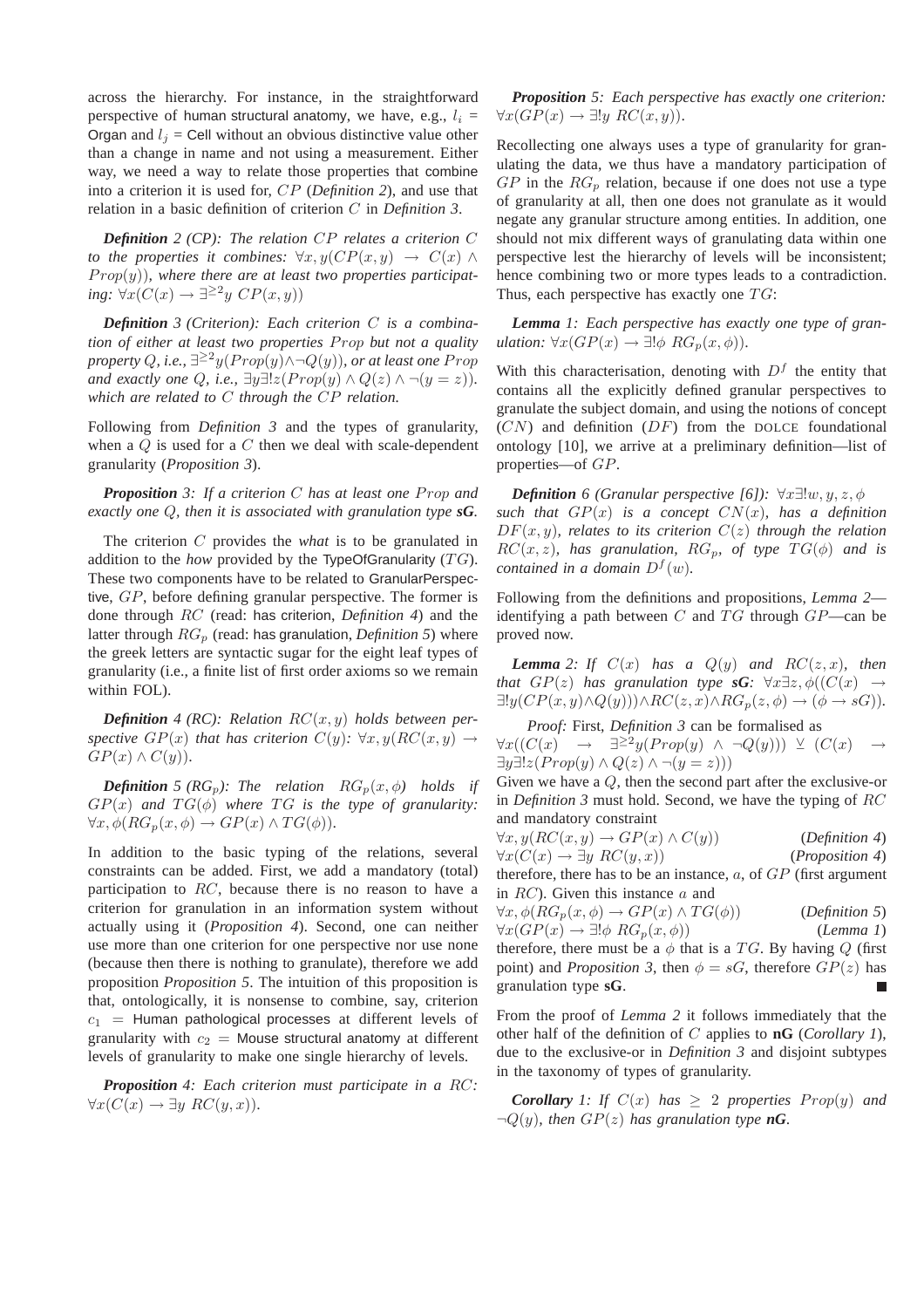Now we add an interesting property of granular perspectives concerning reuse of criteria (*Lemma 3*), from which follows that the combination of criterion and type of granulation determines uniqueness of a GP (*Theorem 1*); hence, together they provide the necessary and sufficient conditions for identity of GP. The Prover9computed proofs for *Lemma 3* and *Theorem 1* are online at [http://www.meteck.org/files/grc09computedproofs.zip].

*Lemma 3: A criterion* C *can be used with more than one perspective* GP*, provided the perspectives have distinct granulation types*  $TG: \forall x_1, x_2, y, \phi_1, \phi_2 (RC(x_1, y) \land RC(x_2, y) \land$  $RG_p(x_1, \phi_1) \wedge RG_p(x_2, \phi_2) \wedge \neg(x_1 = x_2) \rightarrow \neg(\phi_1 = \phi_2)).$ 

*Proof:* For each  $GP$  we have a  $C(y)$  and a  $TG(\phi)$ , because of

 $\forall x (GP(x) \rightarrow \exists! y \ RC(x, y))$  (*Proposition 5*)  $\forall x (GP(x) \rightarrow \exists ! \phi \ RG_p(x, \phi))$  (*Lemma 1*) Assume for some y, i.e., instance  $c_1 \in C$ , and some  $\phi$ , there is the same instance of x,  $p_1 \in GP$ , i.e.,  $RC(p_1, c_1)$ and  $RG_n(p_1, \phi)$  hold too. Let us reuse  $\phi$  for some other perspective,  $p_2 \in GP$ , so that  $RG_n(p_2, \phi)$  and assume  $p_2 \neq p_1$ hold. Let us also reuse  $c_1$  for some other perspective,  $p_3 \in$ GP, *i.e.*,  $RC(p_3, c_1)$  and assume  $p_3 \neq p_1$  hold. Then we have two cases:

(i)  $p_3 = p_2$ : then by *Proposition 5* and *Lemma 1* either  $p_3 = p_2 = p_1$  (thus contradicting the assumptions  $p_2 \neq p_1$  and  $p_3 \neq p_1$ ) or there is an elusive property  $\alpha$  to negate the equality. There is no  $\alpha$ , hence, it must lead to identity of  $GP$  with  $C$  and  $TG$ . Thus,

 $\forall x_1, ..., x_4, y_1, y_2, \phi_3, \phi_4(RC(x_1, y_1) \land RC(x_2, y_2) \land$  $RG_p(x_3, \phi_3) \wedge RG_p(x_4, \phi_4) \wedge y_1 = y_2 \wedge \phi_3 = \phi_4 \rightarrow$  $x_1 = x_2 = x_3 = x_4$ .

(ii)  $p_3 \neq p_2$ : then by *Lemma 1*, we have  $RG_p(p_3, \phi')$  and  $\phi \neq \phi'$ , and by *Proposition 5*, we have  $RC(p_2, c_2)$  and  $c_1 \neq c_2$ .

Thus, reuse of criterion  $c_1$  with another  $TG$ ,  $\phi'$ , is demonstrated in point (ii) with  $p_3$ .

*Theorem* 1: The combination of some  $C(y)$  with a  $TG(\phi)$ *determines uniqueness of each* GP(x).

*Proof:* Follows from *Lemma 3*, point (i).

For instance, we can have a  $c_i$  = Mouse structural anatomy that can be granulated according to different mechanisms, such as by a partonomy  $(\phi)$  and as a taxonomy  $(\phi')$ , so that we have two different granular perspectives. From *Lemma 3* and *Theorem 1* it trivially follows that for  $D<sup>f</sup>$ , the perspectives are unique (*Corollary 2*), where RE denotes the relation between  $D<sup>f</sup>$  and the perspectives (see below).

*Corollary 2: Granular perspectives are unique within the domain they are contained in:*  $\forall x_1,...,x_n, y (GP(x_i) \wedge D^f(y) \wedge$  $RE(x_i, y) \to \neg(x_1 = x_2) \land ... \land \neg(x_{n-1} = x_n)).$ 

Put differently, all perspectives  $p_1 \tildot p_n \in GP$  contained in a  $D<sup>f</sup>$  are disjoint. Observe that one cannot derive a complete coverage unless one were to take a closed-world assumption

and assume that all entities in the represented subject domain must be granulated.

It is ontologically more appropriate and representationally more convenient to use the notion of  $D<sup>f</sup>$  compared to a simple set of perspectives (see e.g., [7]) and to explicitly relate that to the perspectives with the relation RE. Also, it is practically useful in the light of information system integration. In addition, looking ahead to relating level to perspective in the next section, we will be able to use the same relation  $RE$ . A primitive definition is as follows, where proper parthood is defined in terms of parthood in the usual way.

*Definition 7 (RE): For all* x *there exists a* y *where the relation* RE(x, y)*, and its inverse* RE−*, holds between two of the three granularity components iff*

•  $GL(x) \wedge GP(y)$  *or*  $GP(x) \wedge D^f(y)$  *for*  $RE(x, y)$ *, and* 

•  $D^f(x) \wedge GP(y)$  or  $GP(x) \wedge GL(y)$  for  $RE^-(x, y)$ . *Further,*  $RE(x, y) \rightarrow$  *ppart\_of*(x, y) *and*  $RE^{-}(x, y) \rightarrow$  $has\_ppart(x, y)$ .

Last, we can relate the granular perspectives to each other in various ways so as to, ultimately, link granular levels of different perspectives and retrieve additional multi-granular information. This notion has not been addressed in [1], [3], whereas [7] proposes an elaborate mereology-based approach as well as a simple one that corresponds to the links relation in *Figure 1*. Such a 'simple' relation, denoted here with RP, can be typed as shown in *Definition 8*, from which it follows immediately that RP is irreflexive and symmetric (*Lemma 4*).

*Definition 8 (RP):* RP *relates two distinct perspectives:*  $\forall x, y(RP(x, y) \rightarrow GP(x) \land GP(y) \land \neg(x = y)).$ 

*Lemma* 4: RP is irreflexive,  $\neg RP(x, x)$ , and symmetric,  $RP(x, y) \leftrightarrow RP(y, x).$ 

*Proof:* Irreflexive: the " $\neg(x = y)$ " in *Definition 8* and one or more unique perspectives (*Corollary 2*), therefore the relata can never be the same. Symmetric: RP's distinct domain and range are both of type GP.

One might want to refine this definition to also include a 'swapping' of criteria, but from previous results on properties of granular levels, it was shown that it is the combination of criterion and granulation what makes a perspective unique (*Theorem 1*), hence, shifting perspective already logically implies changing  $C$  or  $TG$ . Thus, a relation between perspectives within a domain suffices for the current scope, where the resultant of switching is that different properties of the granulated contents will be highlighted. RP is necessary when we need to link levels from different granular perspectives, whereby we can retrieve additional targeted information through using RP not possible with the elaborate mereology-based approach. For instance, let  $d_i^f$  = Infectious Diseases [9], Vibrio cholerae located at the Species-level  $l_7$  in perspective  $p_1$  = Taxonomy and in  $l_3$  = Inhibitor of a  $p_2$  = Pathological mode of action. Using the relations between the levels in the hierarchies as well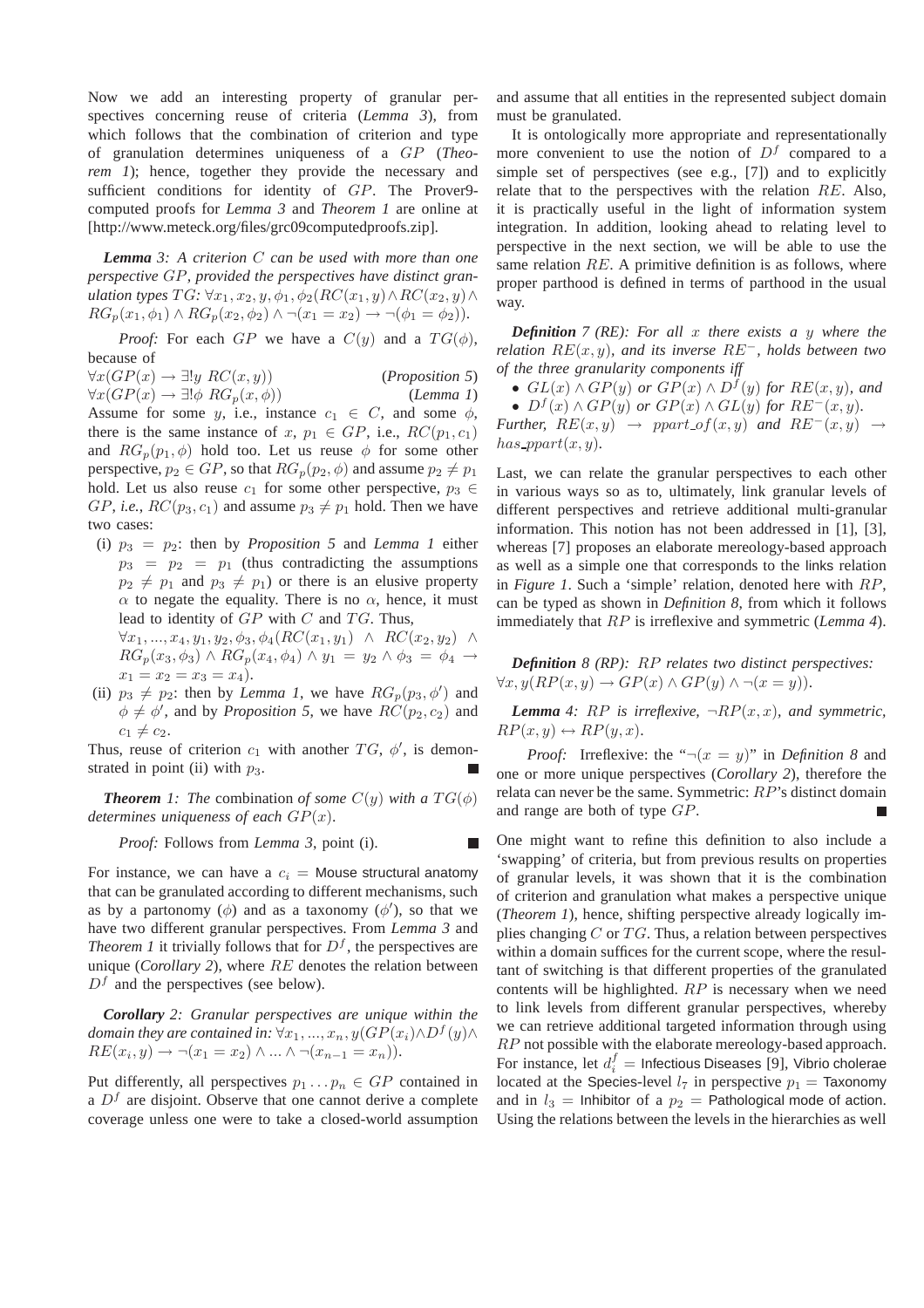as RP, one can pick up information along the path, thereby retrieving more knowledge by taking advantage of granularity to a greater extent; *in casu*, that at the coarser-grained  $l_1$  of  $p_1$ , *V. cholerae* is a Bacterium and of the pathology  $p_2$  in level  $l_1$  a Toxin-producer.

This concludes the initial characterisation and means for identification of granular perspectives. Such represented knowledge has an effect on the notion of granular levels and what information about levels one can represent. This is the topic of the next section.

## IV. TOWARD CHARACTERISING GRANULAR LEVELS

The characterisation of granular perspective compared to a mere granulation hierarchy has an effect on what it contains. Analogous to the former, we can say that a *granular level* (GL, for short) is 'something more' than merely a collection of granules. The specification of a level in a particular subject domain is relevant only after knowing the criterion and type of granulation. GL delimits what it is to be a level and of a certain level and, analogous to GP, has a definition and constraints, and is a concept, too. If one has a granular level, there *must* be a perspective it is contained in, lest one creates levels freely by combining types of granularity or mixing criteria that would result in inconsistent granulation. For this purpose, we can reuse the RE relation introduced earlier (*Definition 7*) and add a mandatory participation in RE by GL (*Proposition 6*).

*Proposition* 6: For all x, where  $GL(x)$ , x is contained in a *granular perspective:*  $\forall x (GL(x) \rightarrow \exists y (RE(x, y) \land GP(y))).$ 

In fact, based on indistinguishability and similarity [6], *Proposition 6* can be constrained further to have at least two granular levels in a granular perspective  $(\forall x(GP(x)) \rightarrow$  $\exists^{\geq 2} y(RE^{-}(x, y) \wedge GL(y)))$  so as to have a a means to record things at different levels of detail. In addition, one does not have to redefine the criterion for granulation for each granular level, because this is already taken care of by its GP's criterion  $C$ , but the values of  $GP$ 's criterion are needed to distinguish between different levels in a perspective and to establish that no two levels are identical in one granular perspective.

With a tentative, minimal characterisation of granular level, we already can prove some additional properties, such as that each level can occur only once in a perspective and that it must adhere to the same type of granularity as its perspective. These properties of a granular level conceptually follow from both the notion of granular perspective and notions such as indistinguishability and similarity [6]. It does not preclude one from identifying and adding more properties or attributes to the notion of granular level. Here, we first add a relation for GL that, like the granular perspective, it also relates to a type of granularity,  $TG$ , which we realise with the adheres to relation, abbreviated in the formalisms with  $RG<sub>l</sub>$  (*Definition 9*), which has an additional mandatory constraint to ensure the type of granularity constrains the structure of the contents of that level (*Proposition 7*).

*Definition* 9 ( $RG<sub>l</sub>$ ): The relation  $RG<sub>l</sub>(x, \phi)$  holds if  $GL(x)$  *and*  $TG(\phi)$ *, i.e.,*  $\forall x, \phi(RG_l(x, \phi) \rightarrow GL(x) \land TG(\phi))$ *.* 

*Proposition* 7: Each GL must adhere to a TG:  $\forall x(GL(x) \rightarrow \exists \phi \ RG_l(x, \phi)).$ 

Now we have sufficient ingredients to provide a basic, preliminary version of a definition for granular level. Like with the definition for granular perspective, several categories from DOLCE  $[10]$  are used, being concept  $CN$ , definition DF, quality Q, and region V. In addition,  $has\_value(x, y)$ (*Definition 1*) and  $RE(x, y)$  (*Definition 7*) are reused.

*Proposition 8 (Granular level (preliminary version)):*

∀x∃!v, w, y, z∃p *such that* GL(x) *is a concept* CN(x)*, has a definition*  $DF(x, y)$ *, is related to*  $GP(w)$  *with*  $RE(x, w)$ *and uses criterion*  $C(z)$  *with*  $RC(w, z)$  *and* has value $(z, v)$ *where the value is in region*  $V(v)$  *for any*  $GL(x)$  *that* adheres\_to  $sG$ ,  $GL<sup>s</sup>(x)$ , and  $z$ 's label for any  $GL(x)$  that adheres to type  $nG$ ,  $GL<sup>n</sup>(x)$ . Entities residing in  $GL<sup>s</sup>(x)$ *are similar to each other with respect to (the value* z *of)*  $V(v)$ , entities residing in  $GL<sup>n</sup>(x)$  are similar to each other *with respect to (the label of the universal of)*  $Prop(p)$  of  $C(z)$ *, and both are*  $\varphi$ *-indistinguishable with respect to its adjacent coarser-grained level.*

Given this basic characterisation and the above-defined and proven characteristics, we can prove several additional properties. The "role subset" (encircled "⊆") and "role equality" (encircled "=") constraints shown in *Figure 1* will be proven first; that is, *Lemma 5* does not ensure GP and its GL use the *same* TG because the "∃φ" says there is *at least one* of them, but to achieve this, we need *Lemma 6*.

*Lemma 5: For each* GP(x) *and* GL(y) *over their join paths, the following holds: if* GP(x) *contains* GL(y)*, then*  $GP(x)$  *has granulation some* TG and  $GL(y)$  adheres to some T G*:*

$$
\forall x, y (RE(x, y) \land GP(y) \land GL(x) \to
$$
  

$$
\exists \phi (RG_p(y, \phi) \land RG_l(x, \phi)))
$$
 (1)

*Proof:* First, given

 $\forall x(GL(x) \rightarrow ∃y(RE(x, y) ∧ GP(y)))$  (*Proposition 6*)  $\forall x (GP(x) \rightarrow \exists^{\geq 2} y (RE^{-}(x, y) \wedge GL(y)))$  (*Thm 1 in [6]*) therefore, if we have a  $GP$ , then there must be  $\geq 2$  instances of GL related to it and if we have a GL that there must be a GP. Assume a, b such that  $GP(a)$  and  $GL(b)$ , then with  $\forall y (GP(y) \rightarrow \exists ! \phi \ RG_p(y, \phi))$  (*Lemma 1*)  $\forall x(GL(x) \rightarrow \exists \phi \ RG_l(x, \phi'))$ )) (from *Proposition 7*) either  $\phi = \phi'$  or  $\phi \neq \phi'$  so that there must be  $\geq 1$  TG and therefore (1) holds.

*Lemma* 6: For each  $TG$ , some  $GL(x)$  ad*heres to that*  $TG$  *if and only if some*  $GP(y)$  $RG_p$  *that*  $TG$ *:*  $\forall \phi(\exists y \ RG_p(y, \phi) \leftrightarrow \exists z \ RG_l(z, \phi)).$ 

*Proof:* Assume GP and GL are (mutually dependent) instantiated so that they must have a  $TG$  (*Lemma 5*). Given *Lemma 1* and that each structure of level contents of the leaf types are distinct, then also  $\forall x (GL(x) \rightarrow \exists ! \phi \ RG_l(x, \phi'))$